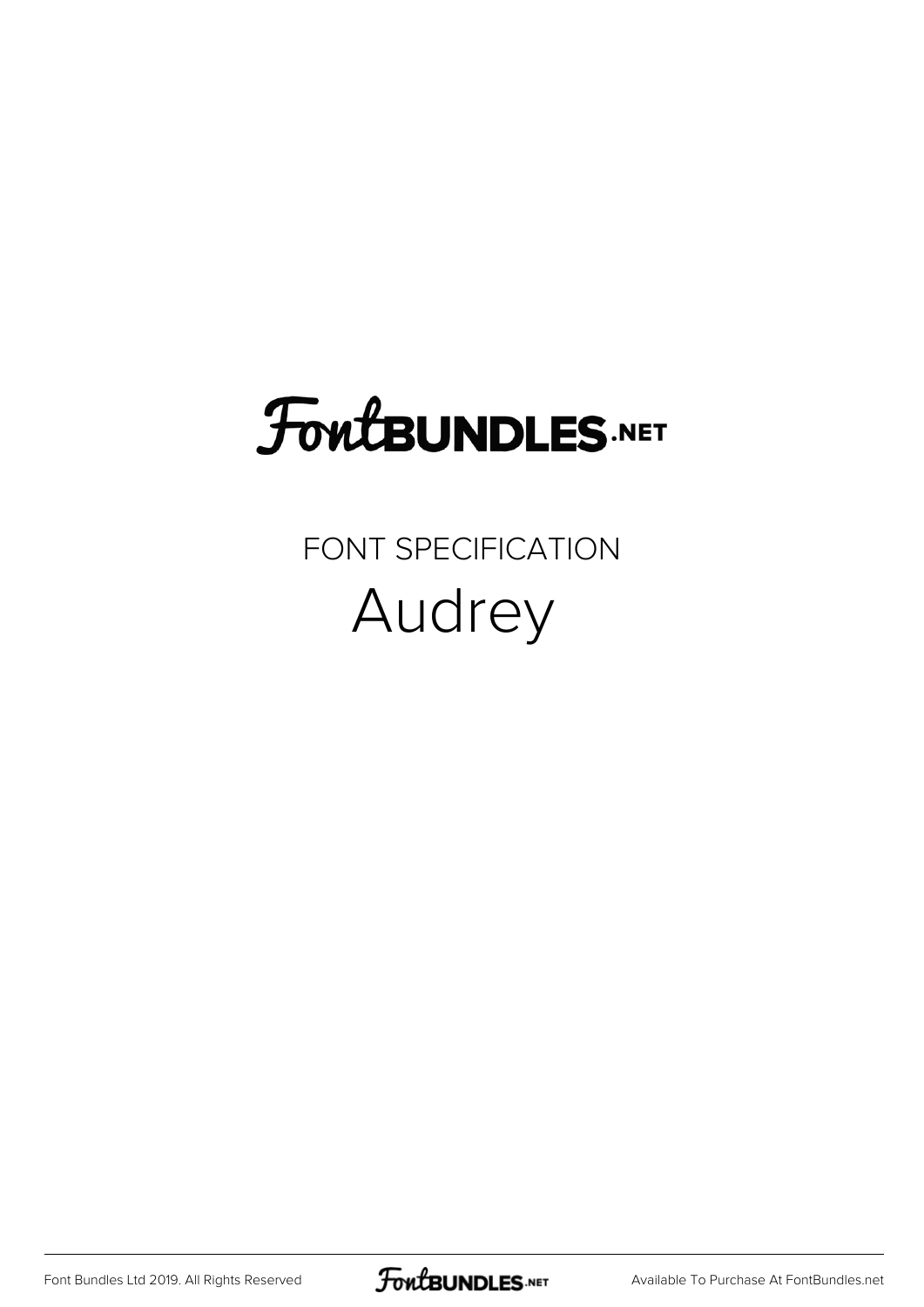## Audrey and Reynold - Regular

**Uppercase Characters** 

ABCDEFGHJJKIMNOPR RATUVWX43

Lowercase Characters

ab c d e f g h i j k l m n o p q  $v$  s l u v w x y z

**Numbers** 

0123456789

Punctuation and Symbols

All Other Glyphs

**FoutBUNDLES.NET**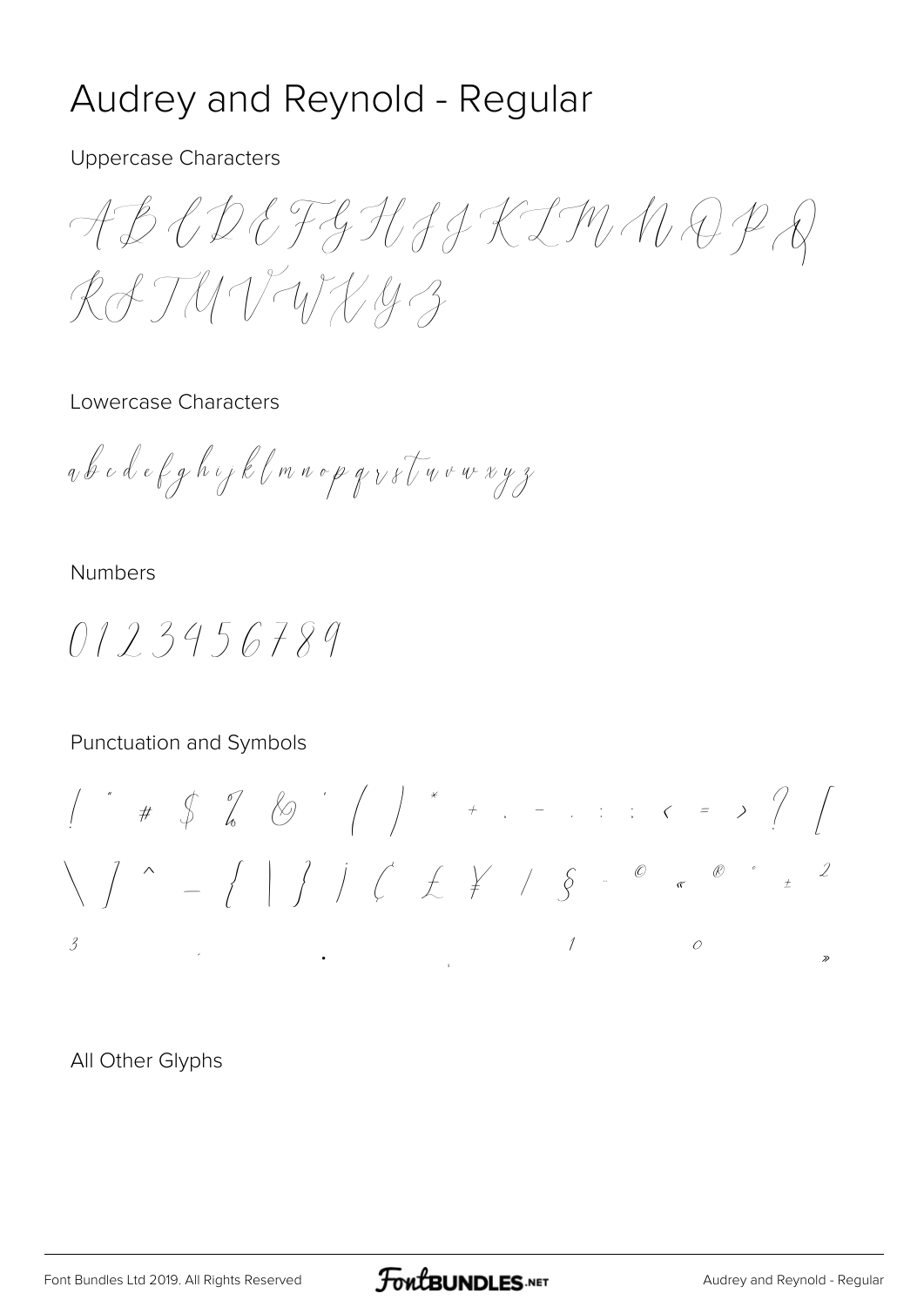$\dot{\mathcal{A}}$   $\dot{\mathcal{A}}$   $\dot{\mathcal{A}}$   $\dot{\mathcal{A}}$   $\dot{\mathcal{A}}$   $\dot{\mathcal{A}}$   $\dot{\mathcal{C}}$ É É É À Í Í Í D M Ò Ó Ô Õ Ö × Ø Ù Ú  $\bigcup_{i=1}^n \bigcup_{j=1}^n \bigcup_{j=1}^n \bigcup_{j=1}^n \bigcup_{j=1}^n \bigcup_{j=1}^n \bigcup_{j=1}^n \bigcup_{j=1}^n \bigcup_{j=1}^n \bigcup_{j=1}^n \bigcup_{j=1}^n \bigcup_{j=1}^n \bigcup_{j=1}^n \bigcup_{j=1}^n \bigcup_{j=1}^n \bigcup_{j=1}^n \bigcup_{j=1}^n \bigcup_{j=1}^n \bigcup_{j=1}^n \bigcup_{j=1}^n \bigcup_{j=1}^n \bigcup_{j=1}^n$  $\mathring{q}$  are  $\mathring{\nu}$  i i i i i  $\tilde{\iota}$   $\tilde{\iota}$   $\tilde{\iota}$   $\tilde{\iota}$   $\tilde{\iota}$   $\tilde{\iota}$   $\tilde{\iota}$   $\tilde{\iota}$   $\tilde{\iota}$   $\tilde{\iota}$   $\tilde{\iota}$  $\dot{\phi}$   $\dot{\phi}$   $\dot{\phi}$   $\dot{\phi}$   $\ddot{\phi}$   $\ddot{\phi}$   $\ddot{\phi}$   $\ddot{\phi}$   $\ddot{\phi}$   $\ddot{\phi}$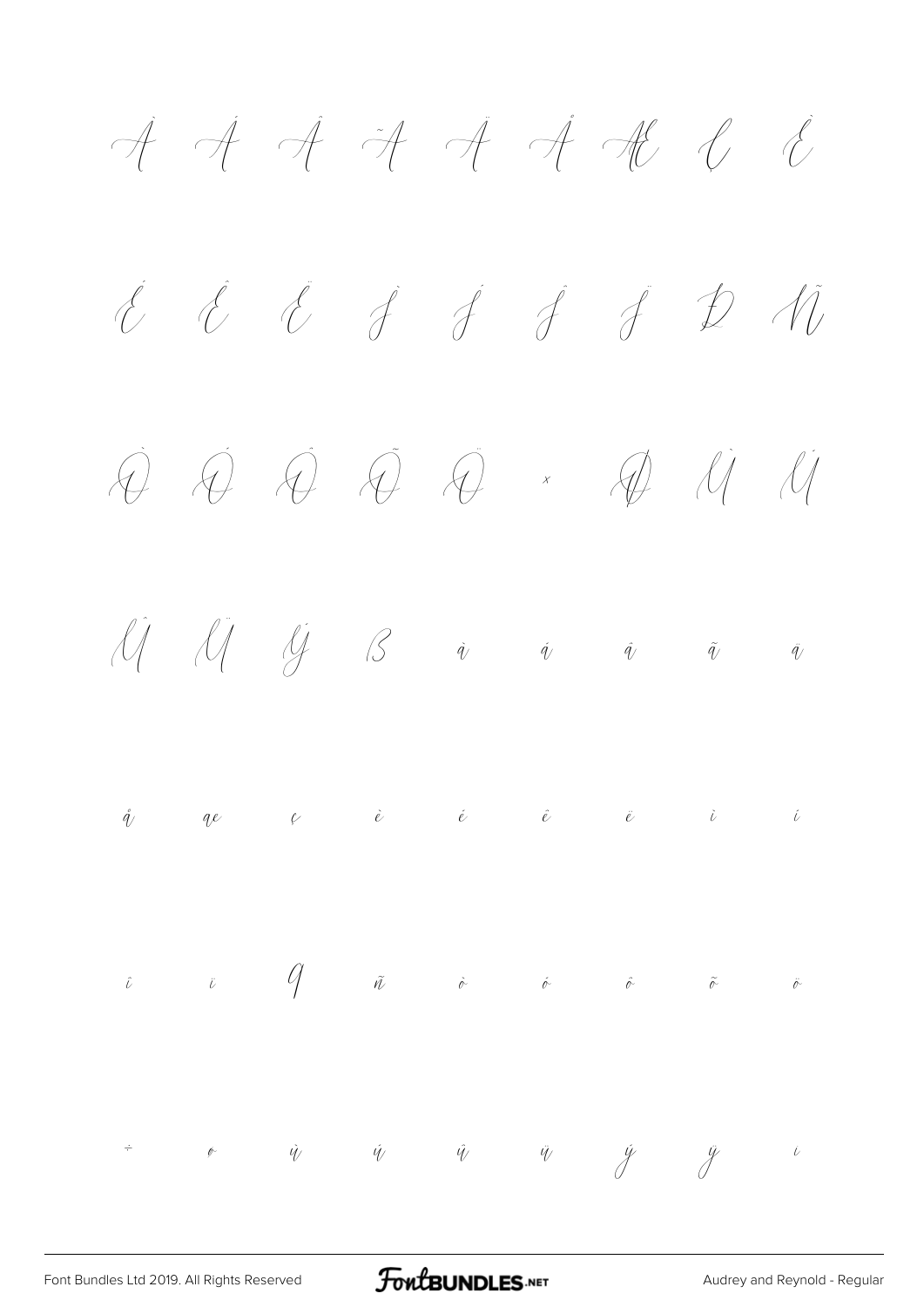$I$   $t$   $Qt$  or  $\overrightarrow{f}$   $\overrightarrow{i}$   $\overrightarrow{g}$   $\overrightarrow{j}$ 

 $\int\limits_{0}^{1}e^{-\frac{2\pi i}{\hbar}}\left( \frac{1}{\hbar}\right) ^{2}e^{-\frac{2\pi i}{\hbar}}\left( \frac{e^{-\frac{2\pi i}{\hbar}}}{\hbar}\right) \frac{e^{-\frac{2\pi i}{\hbar}}}{\hbar}=-\frac{e^{-\frac{2\pi i}{\hbar}}}{\hbar}=\frac{e^{-\frac{2\pi i}{\hbar}}}{\hbar}$ 

 $1 \quad \epsilon \quad - \mathcal{A} \quad \mathcal{B} \quad \mathcal{U} \quad \mathcal{D} \quad \mathcal{C} \quad \mathcal{F}$ 

 $\mathcal{A}\rightarrow\mathcal{A}\rightarrow\mathcal{A}\rightarrow\mathcal{A}\rightarrow\mathcal{A}$ 

 $P$   $Q$   $R$   $G$   $T$   $M$   $V$   $W$ 

 $y \rightarrow 0$  b d d f  $y$ 

FontBUNDLES.NET